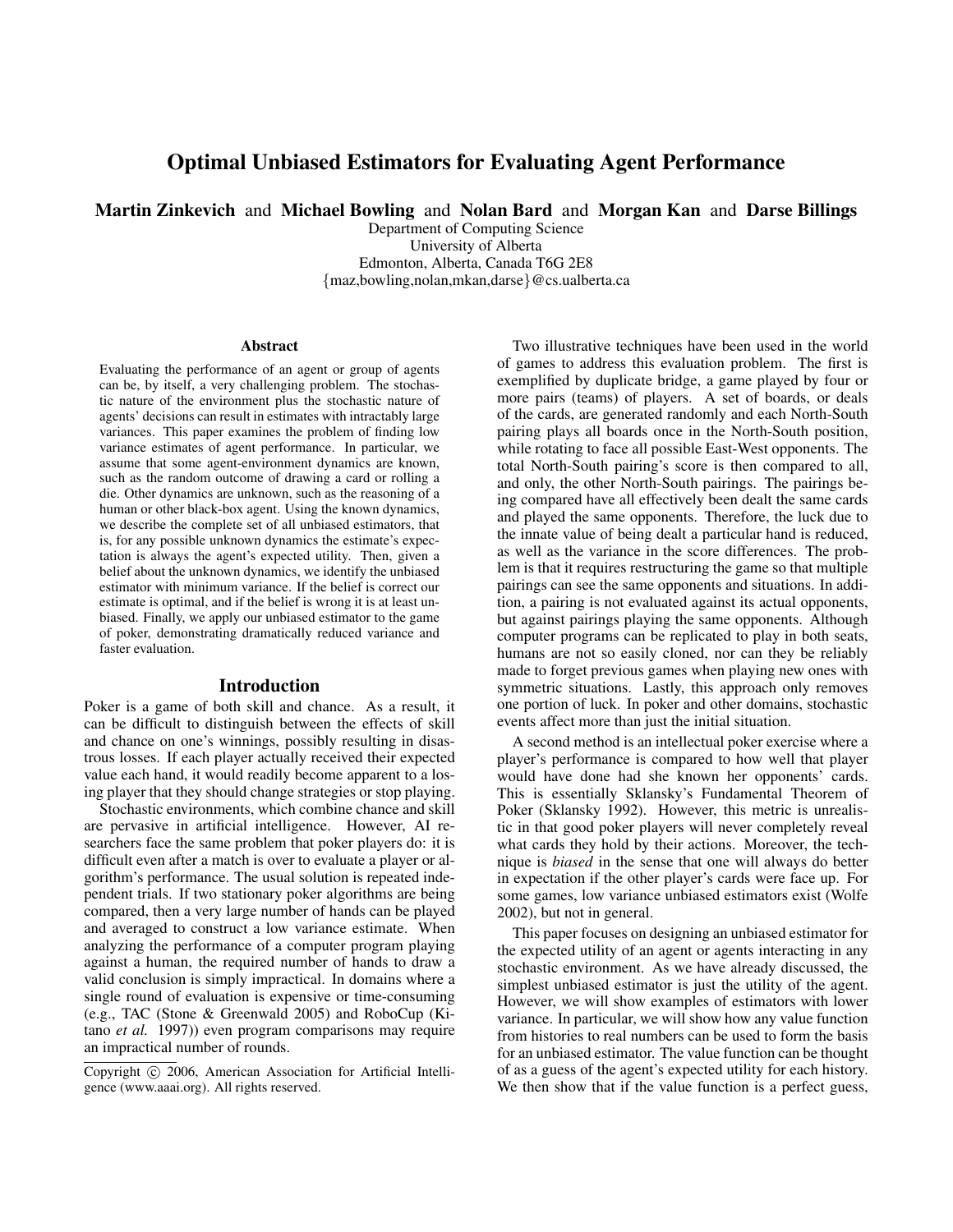our technique results in the unbiased estimator with minimum variance. We also show that "similar" value functions have similarly low variance. We conclude with experimental results of how this technique dramatically reduces variance in the game of poker.

# Example: Poker

The theoretical results in this paper are broadly applicable to both multiagent and single agent settings. Our empirical results will focus on the game of poker and so we will use it as a motivating example.

# Texas Hold'em

There are many variants of poker. Our results focus on Texas Hold'em, particularly the two-player limit game. A single hand is played with a shuffled 52-card deck, and consists of four rounds. On the first round (the **pre-flop**), each player receives two private cards. On subsequent rounds, public board cards are revealed (three on the flop, one on the turn, and one on the river). After each of these chance events there is a round of betting, where the players alternately decide to **fold**, call, or raise.<sup>1</sup> When a player folds, the game ends and the other player wins the pot, without revealing their cards. When a player calls, an amount matching the other player's wager is placed into the pot. When a player raises, they match the other players' wager and then put in an additional fixed amount. The players alternate until a player folds, ending the hand, or a player calls, continuing the game to the next round.

There is a limit of four raises per round, so the betting sequence has a finite length. The fixed raise amount in the first two rounds is called the small bet, which is doubled (a big bet) in the last two rounds. If neither player folds before the final betting round is over, there is a showdown. The players reveal their private cards and the player who can make the strongest five-card poker hand using any combination of their private cards and the public cards wins the pot. The pot is split in the case of a tie.

# Luck and Skill

Consider the following hand of limit Texas Hold'em between Alice and Bob. Alice is dealt J♠J♣, and Bob is dealt  $60\%$ . Alice raises, and Bob calls. Then three cards (the  $flop$ ) are placed on the board, 6 $\bigtriangleup 6 \bigotimes 3 \bigtriangleup$ . Alice bets, and Bob calls. In the next round, the T♣ arrives, Alice bets, Bob raises, and Alice calls. Next the  $8\%$  is dealt, Alice checks, Bob bets, and Alice calls. In the showdown, Bob wins, with three sixes beating two pair.

Consider how much an outside observer might expect Alice to win on a *typical hand* given what happened on this hand. One naive assessment is to focus on the final outcome and conclude that Bob winning nine small bets from Alice is typical. This conclusion ignores the fact that the outcome is decided by more than just the players' decisions – luck plays a large role. One could instead examine the player's

decisions alone. In the first round, Alice has a large advantage. If Bob could see Alice's cards, he would fold, since that would lose less in expected value. However, his call is certainly not a bad play in general, and he only lost as much as one is expected to lose in that situation. Bob then got a lucky flop to make a very strong hand. By not raising Alice's bet, he lost a sizable fraction of a bet, but this may have been a **trap** – a deliberate deception to gain more later when the bet size doubles. The turn is rather uninteresting, in that Alice lost only as much as one would expect to lose with her strong hand. However, her check and call (as opposed to the typical bet and call) on the river was insightful, losing one big bet less than would normally be expected. Overall, Alice should be considered to have outplayed Bob on this hand, despite losing a substantial pot, which was the result of an unlucky flop.

Of course, there is the question of how to assign numerical values to each of the players' decisions. We will also want to do so in a way that is unbiased, so we still are estimating the true value of the game. In the next section, we will introduce a formalism that will help us construct unbiased estimators of a game's outcome.

# Formalism

Before delving deep into the notation, definitions, and theoretical results, we begin with a high-level overview of the next two sections. Our goal is to construct a low variance estimator for an agent or agents' performance. We assume that certain aspects of the domain or agent are *known*. In addition we have a *belief* or *guess* about all aspects of the system. We construct an estimator that is provably unbiased for any domain consistent with our knowledge. We go on to show that if our guess is (nearly) accurate, the estimator has (nearly) the minimum variance of all unbiased estimators.

Formally, define the set of all atomic events, either actions or chance happenings, as the event set  $E$ . We define the sequence of all events that have occurred so far to be the history  $h \in E^*$ . Define  $H \subseteq E^*$  to be the set of all reachable histories, and  $O \subseteq H$  to be the set of terminal histories, or outcomes. Let us suppose that there is a utility function  $u: O \to \mathbf{R}$  associating every outcome with a utility. This could represent points, money earned, or a  $1, \frac{1}{2}, 0$  value indicating win, tie, and loss respectively.<sup>2</sup>

In this work, we will think about the probability of the next event given a sequence of previous events. For all  $h \in H \backslash O$ , there is an actual distribution  $\sigma : H \backslash O \to \Delta(E)$ over the next event in the sequence, and we will write  $\sigma(e|h)$ to be the probability that  $e$  is the next event given history  $h$ . Now suppose that some of the game or system's dynamics are known. So, there exists a set  $K \subseteq H\backslash O$ , such that a distribution  $k : K \to \Delta(E)$  over the next event in the sequence is known. We will write  $k(e|h)$  to be the known probability of  $e$  being the next event given  $h$ . Note that we have chosen notation such that we can represent the case where the randomness in the system is known and the agents' behavior is unknown (e.g., humans playing poker) and we can

 $<sup>1</sup>A$  call or raise when there is no wager by the opponent to match</sup> is called a check or bet, respectively.

<sup>&</sup>lt;sup>2</sup>In fact, this "utility" could be any real-valued function of the outcome of the game, even if it was not a metric of performance.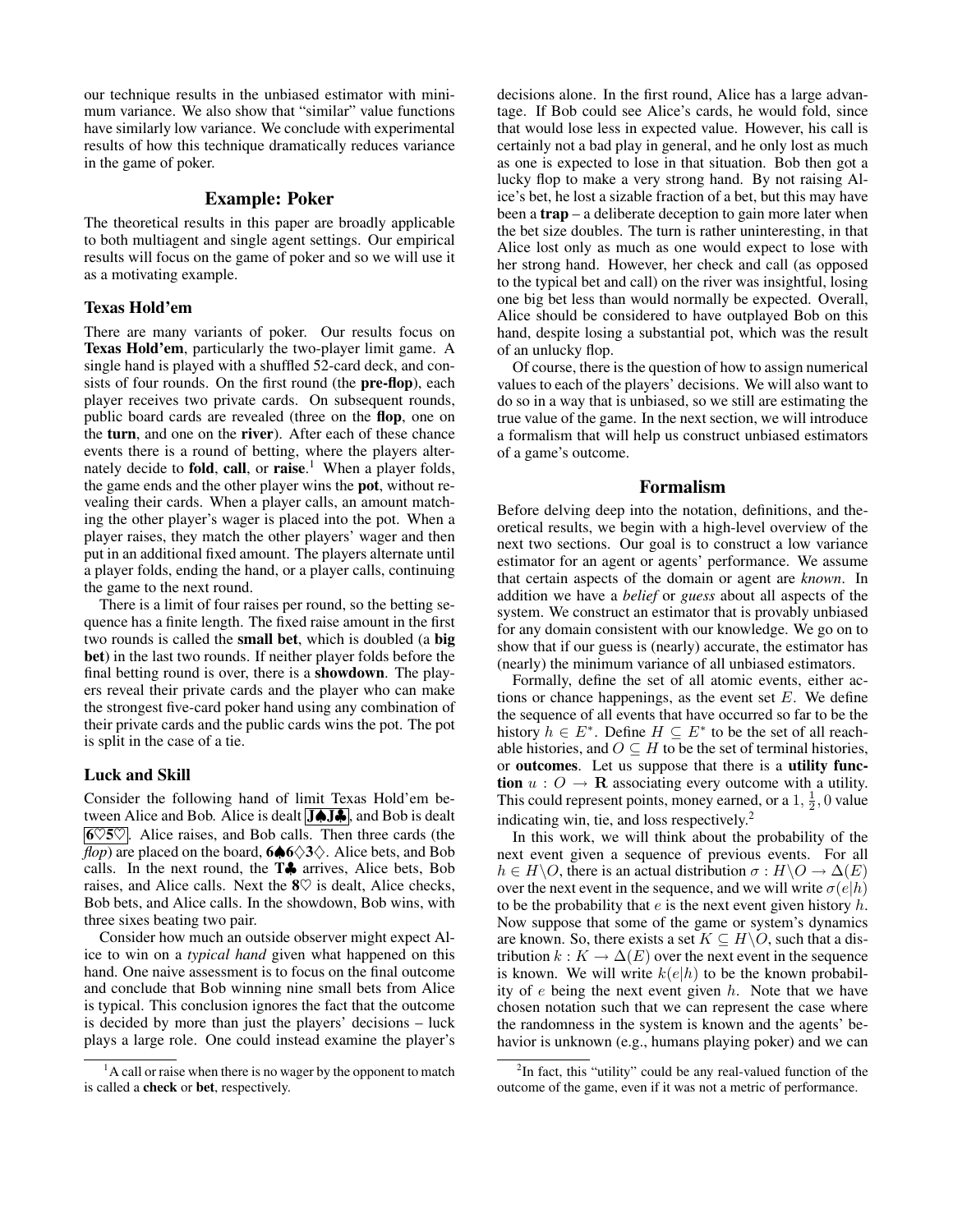represent the case where the environment is unknown and the agents' behavior is known (e.g., a robot in an unknown environment), or some mixture (e.g., a robot and a human playing poker).

Define  $\mathcal{K} = \Delta(E)^K$  to be the set of all k functions, and  $\Sigma = \Delta(E)^{H \setminus O}$  to be the set of all  $\sigma$  functions. We will say that  $k \in K$  and  $\sigma \in \Sigma$  agree if for all  $h \in K$ ,  $k(h) = \sigma(h)$ . Define  $\Sigma_k$  to be the set of all  $\sigma$  that agree with k. Lastly, define |h| to be the number of events in the sequence  $h, h_i$ to be the *i*th event in h, and  $h(i)$  to be the first i events of h.

### Probability, Expectation and Variance

Before discussing performance estimators, we briefly describe the concepts of variance, expectation, and probability. For all  $h \in H$ , the **probability of h under**  $\sigma$  is:

$$
\Pr_{\sigma}[h] = \Pi_{t=1}^{|h|} \sigma(h_t | h(t-1))
$$
 (1)

where  $\sigma(h_t|h(t-1))$  is the probability of the tth element of h given the first  $t - 1$  elements of h. For simplicity, in this paper we will assume  $O$  is finite (or equivalently that the game terminates before some number of events T occur). Therefore, for  $\sigma \in \Sigma$  and a random variable  $f: O \to \mathbf{R}$ , the expected value of f under  $\sigma$  is:

$$
\mathbf{E}_{\sigma}[f] = \mathbf{E}_{h \in \sigma}[f(h)] = \sum_{o \in O} \Pr_{\sigma}[o]f(o)
$$
 (2)

The variance of f under  $\sigma$  is:

$$
\mathbf{Var}_{\sigma}[f] = \mathbf{E}_{\sigma}[f^2] - (\mathbf{E}_{\sigma}[f])^2 \tag{3}
$$

For  $h, h' \in H$ , we'll say  $h \sqsubseteq h'$  if h is a prefix of h', or formally  $h = h'(|h|)$ . Then, if  $Pr_{\sigma}[h] > 0$ , the **conditional** probability of  $h'$  given  $h$  under  $\sigma$  and the conditional expectation of f given h under  $\sigma$  are:

$$
\Pr_{\sigma}[h'|h] = I(h \sqsubseteq h') \frac{\Pr_{\sigma}[h']}{\Pr_{\sigma}[h]}
$$
(4)

$$
\mathbf{E}_{\sigma}[f|h] = \sum_{h' \in O} f(h') \Pr_{\sigma}[h'|h]
$$
 (5)

where  $I(\text{true}) = 1$  and  $I(\text{false}) = 0$ . Finally h is possible under  $\sigma$  if  $Pr_{\sigma}(h) > 0$ , h is possible under k if there is a  $\sigma \in \Sigma_k$  where h is possible under  $\sigma$ .

#### Unbiased Estimators

The goal in this paper is to find performance metrics that are unbiased estimators. Formally, given random variables  $\hat{u}: O \to \mathbf{R}$  and  $u: O \to \mathbf{R}$ :

- 1. For  $\sigma \in \Sigma$ ,  $\hat{u}$  is an unbiased estimator of u under  $\boldsymbol{\sigma}$  if  $\mathbf{E}_{\sigma}[\hat{u}] = \mathbf{E}_{\sigma}[u].$
- 2. For  $\Sigma' \subseteq \Sigma$ ,  $\hat{u}$  is an unbiased estimator of u for  $\Sigma'$  if for all  $\sigma \in \Sigma'$ ,  $\hat{u}$  is an unbiased estimator of u under  $\sigma$ .
- 3.  $\hat{u}$  is an unbiased estimator of u for k if  $\hat{u}$  is an unbiased estimator of u for  $\Sigma_k$ .

Thus,  $\hat{u}$  is an unbiased estimator if, given what we know, regardless of rest of the dynamics, it has the same expected value as  $u$ .

In what follows, we will show how to generate an unbiased estimator of  $u$  from an informed guess of the expected value of  $u$  given  $h$ . Up until this point, we have referred to our knowledge k and the true dynamics  $\sigma$ . As suggested by (Harsanyi 1967), instead of considering a situation of incomplete information, we will consider the case where we have imperfect information. In other words we will also consider our beliefs about what will happen in any given situation. A belief has the same form as the true dynamics, i.e., it is a function in  $\Sigma$  which may or may not be equal to the true dynamics. However, we will also insist that our beliefs agree (in the formal sense) with our knowledge.

In our development of unbiased estimators we will make use of the concept of a value function  $V : H \to \mathbf{R}$ . The value  $V(h)$  will be thought of as an estimate of the conditional expectation of  $u$  given  $h$ . Although we will consider all possible value functions in the definitions and main theorem, one natural value function can be derived from our belief about the dynamics. Given our belief  $\rho \in \Sigma$  define,

$$
V^{\rho}(h) = \mathbf{E}_{\rho}[u|h]
$$
 (6)

We will show that with any value function we can generate an unbiased estimator. In addition, we show that a value function from an accurate belief  $\rho$  will generate an unbiased estimator with low variance.

We can now describe our proposed estimator. Given  $k \in$ K, and a function  $V : H \to \mathbf{R}$ , define  $Q_{V,k} : K \to \mathbf{R}$  such that:

$$
Q_{V,k}(h) = \sum_{e \in E} V(h \circ e)k(e|h)
$$
 (7)

where  $h \circ e$  is the sequence where e is appended to h. Therefore,  $Q_{V,k}$  is a one-step lookahead of the value function given our knowledge. Now define the advantage sum  $\hat{u}_{V,k}: O \to \mathbf{R}$  to be:

$$
\hat{u}_{V,k}(h) = u(h) + \sum_{t \text{ s.t. } h(t) \in K} (Q_{V,k}(h(t)) - V(h(t+1))) \quad (8)
$$

We replace the effect of every *known random event* on the value of  $u$  with the known expected effect of that event.<sup>3</sup>

# Theoretical Results

In this paper, we give two sets of theoretical results. The first gives a characterization of the set of unbiased estimators for some given knowledge of the system, which we present in Theorems 1 and 2. The second establishes how to construct unbiased estimators with low variance, which we present as Theorems 3 and 5.

#### Characterization of Unbiased Estimators

First, we show that a value function can form the basis for an unbiased estimator.

<sup>3</sup>We use the term *advantage sum* to emphasize the similarity to *advantages* in reinforcement learning, which have been shown to be useful in measuring the suboptimality of a policy (Kakade 2003). This work generalizes the idea beyond the knowledge and beliefs commonly used in reinforcement learning, as well as going on to analyze the resulting variance reduction.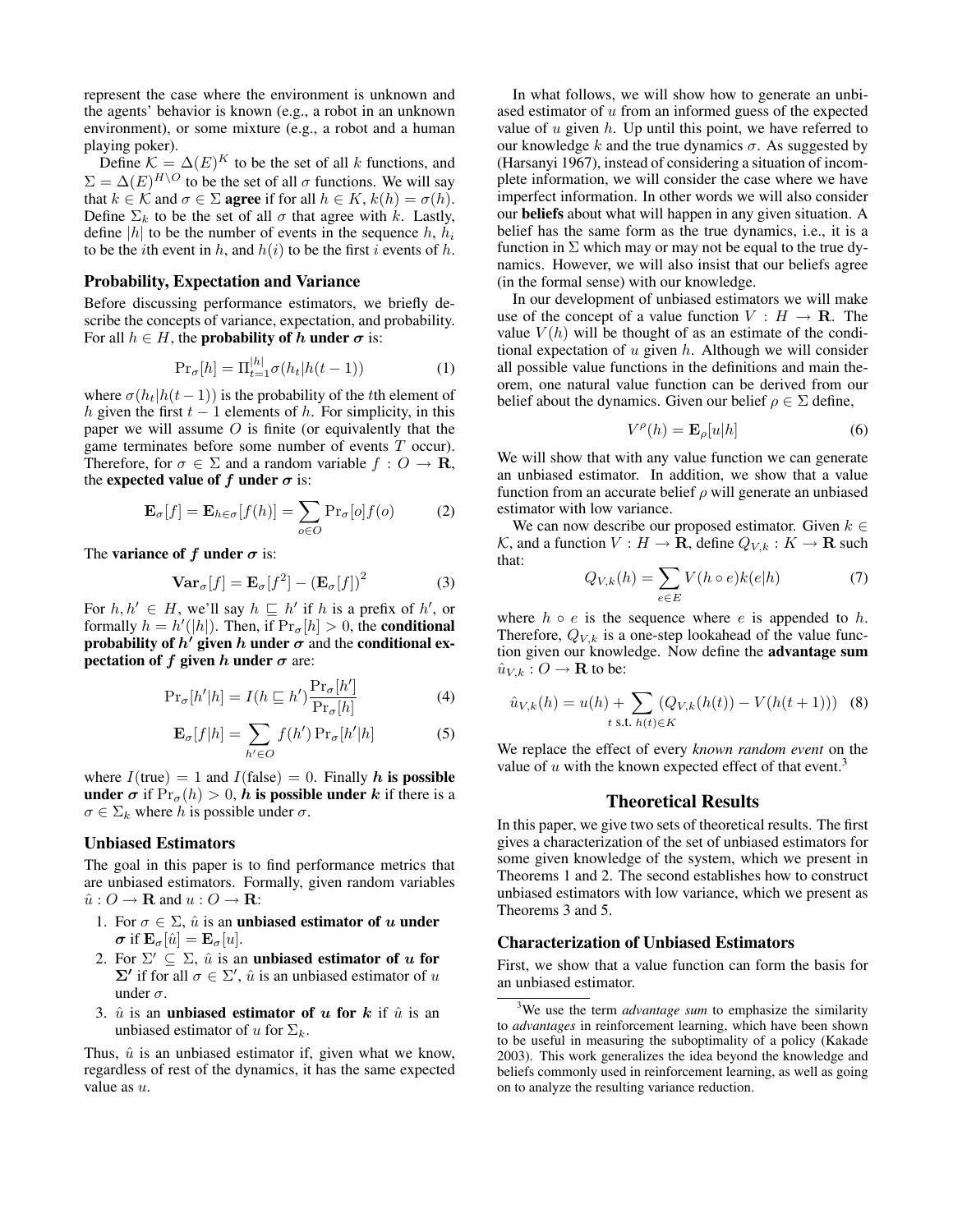**Theorem 1** *For any*  $V : H \to \mathbf{R}$  *and*  $k \in \mathcal{K}$ *,*  $\hat{u}_{V,k}$  *is an unbiased estimator of* u *for* k*.*

**Proof:** Given  $\sigma \in \Sigma_k$ . We will prove that every addend in the advantage sum has an expected value of zero. By adding *noop* events, without loss of generality, assume that for all  $h \in O$ ,  $|h| = T$  for some T. By linearity of expectation:

$$
\mathbf{E}_{h \in \sigma} \left[ u(h) + \sum_{t \text{ s.t. } h(t) \in K} (Q_{V,k}(h(t)) - V(h(t+1))) \right]
$$
  
=  $\mathbf{E}_{h \in \sigma}[u] + \sum_{t=1}^{T} \mathbf{E}_{h \in \sigma} \left[ \begin{array}{c} I(h(t) \in K) \\ (Q_{V,k}(h(t)) - V(h(t+1))) \end{array} \right]$ 

Focusing on a particular summation element t:

$$
\mathbf{E}_{h \in \sigma}[I(h(t) \in K) (Q_{V,k}(h(t)) - V(h(t+1)))]
$$
  
= 
$$
\sum_{h' \in K} \mathbf{E}_{h \in \sigma}[I(h(t) = h') (Q_{V,k}(h(t)) - V(h(t+1)))]
$$

Focusing on a particular summation element t and  $h' \in K$ :

$$
\mathbf{E}_{h \in \sigma}[I(h(t) = h') (Q_{V,k}(h(t)) - V(h(t+1)))]
$$
\n
$$
= \sum_{e \in E} \mathbf{E}_{h \in \sigma} \begin{bmatrix} I(h(t+1) = h' \circ e) \\ (Q_{V,k}(h') - V(h' \circ e)) \end{bmatrix}
$$
\n
$$
= \sum_{e \in E} \Pr_{\sigma}[h' \circ e] (Q_{V,k}(h') - V(h' \circ e))
$$
\n
$$
= \sum_{e \in E} \Pr_{\sigma}[h'] k(e|h') (Q_{V,k}(h') - V(h' \circ e)) \quad (9)
$$

Where Equation 9 follows from the fact that  $\sigma$  and k agree. Since  $\sum_{e \in E} k(e|h') = 1$ :

$$
\mathbf{E}_{h \in \sigma} [I(h(t) = h') (Q_{V,k}(h(t)) - V(h(t+1)))]
$$
  
=  $\Pr_{\sigma}[h'] \left( Q_{V,k}(h') - \sum_{e \in E} k(e|h') V(h' \circ e) \right)$ 

By the definition of  $Q_{V,k}(h')$ , the right side is zero. Therefore, the summation is in expectation zero, implying  $\hat{u}_{V,k}$  is an unbiased estimator of u.

Moreover, we can characterize any unbiased estimator with a value function.

**Theorem 2** *Given any unbiased estimator*  $\hat{u}$ *, there is a*  $V$  :  $H \to \mathbf{R}$ , such that for all  $h \in O$  possible under  $k$ ,  $\hat{u}(h) =$  $\hat{u}_{V,k}(h)$ .

**Proof Sketch:** We prove the remainder of the theorems in a separate technical report (Zinkevich *et al.* 2006) and merely sketch the reasoning here. The basic argument is that for any unbiased estimator, for any history  $h \in H$  possible under  $k$ , there is a particular bias for that  $h$ , which is independent of the unknown dynamics. Formally, for any  $\sigma, \sigma' \in \Sigma_k$  such that  $Pr_{\sigma}[h] > 0$  and  $Pr_{\sigma'}[h] > 0$ :

$$
\mathbf{E}_{\sigma}[\hat{u} - u|h] = \mathbf{E}_{\sigma'}[\hat{u} - u|h]
$$
 (10)

We then use these biases and some of their basic properties to calculate the value function.

## Unbiased Estimators of Low Variance

In the previous section we considered the case where we have knowledge of the dynamics of the system,  $k$ . We may also have a belief,  $\rho$ , about the complete dynamics of the system, which is in agreement with  $k$ . We can show that if our belief is correct, i.e.,  $\rho$  is the same as the true dynamics  $\sigma$ , we can construct a minimum variance unbiased estimator. Formally, given  $k \in \mathcal{K}$ ,  $\sigma \in \Sigma_k$ ,  $\hat{u}^*$  is a **minimum variance** unbiased estimator for k under  $\sigma$  if  $\hat{u}^*$  is an unbiased estimator for k and for any unbiased estimator for  $k$ ,  $\hat{u}$ :

$$
\mathbf{Var}_{\sigma}[\hat{u}^*] \leq \mathbf{Var}_{\sigma}[\hat{u}] \tag{11}
$$

**Theorem 3** *For any*  $k \in \mathcal{K}$ *, any*  $\sigma \in \Sigma_k$ *,*  $\hat{u}_{V^{\sigma},k}$  *is a minimum variance unbiased estimator for* k *under* σ*.*

Proof Sketch: The first part of the argument involves a non-constructive proof that an unbiased estimator of minimum variance exists. Once this is done, we can prove locally that, for any  $h$  possible under  $k$ , regardless of the value of V on the remainder of H, having  $V(h') = V^{\sigma}(h')$  for all  $h' \in H$  where  $|h'| = |h| + 1$  and  $h \sqsubseteq h'$  minimizes variance. Thus, having  $V = V^{\sigma}$  everywhere minimizes variance.

Thus, if our knowledge of the dynamics is correct, then we know our estimator is unbiased (Theorem 1), and if our beliefs are correct, it minimizes variance (Theorem 3). However, what if our beliefs are not perfectly accurate? For instance, in poker, we can't perfectly predict the play of all the players. However, we might expect that in most situations the expected value under a belief and under the actual dynamics would be similar. We now show if we use a value function that is close to the true value function, then we get a random variable that is close to the minimum variance unbiased estimator.

**Lemma 4** For any  $k \in \mathcal{K}$ ,  $\sigma \in \Sigma_k$ , and  $V, V' : H \rightarrow \mathbf{R}$ :

$$
\mathbf{E}_{h\in\sigma}\left[|\hat{u}_{V,k} - \hat{u}_{V',k}|\right] \le 2\sum_{h\in H} \Pr_{\sigma}[h]|V(h) - V'(h)|.
$$
\n(12)

Moreover, this closeness directly translates into a closeness in variance.

**Theorem 5** *For any*  $k \in \mathcal{K}$ ,  $\sigma \in \Sigma_k$ , and  $V, V' : H \rightarrow \mathbf{R}$ ,  $define \ u_{\text{max}} = \max_{h \in O} [\max(\hat{u}_{V,k}(h), \hat{u}_{V',k}(h))]$ *. It is the case that:*

$$
\begin{aligned} \mathbf{Var}_{\sigma}(\hat{u}_{V,k}) - \mathbf{Var}_{\sigma}(\hat{u}_{V',k}) \\ &\leq 4u_{\max} \sum_{h \in H} \Pr_{\sigma}[h] |V(h) - V'(h)|. \end{aligned}
$$

Thus, if on the histories we visit most we have a reasonably good estimate of the true value, and there is some trivial bound on how accurate we are on all possible histories, then we can be close to the optimal variance. In summary, if our knowledge of the dynamics is correct, then we know our estimator is unbiased, and if our beliefs are nearly correct, we'll have an estimator that has nearly the minimum variance.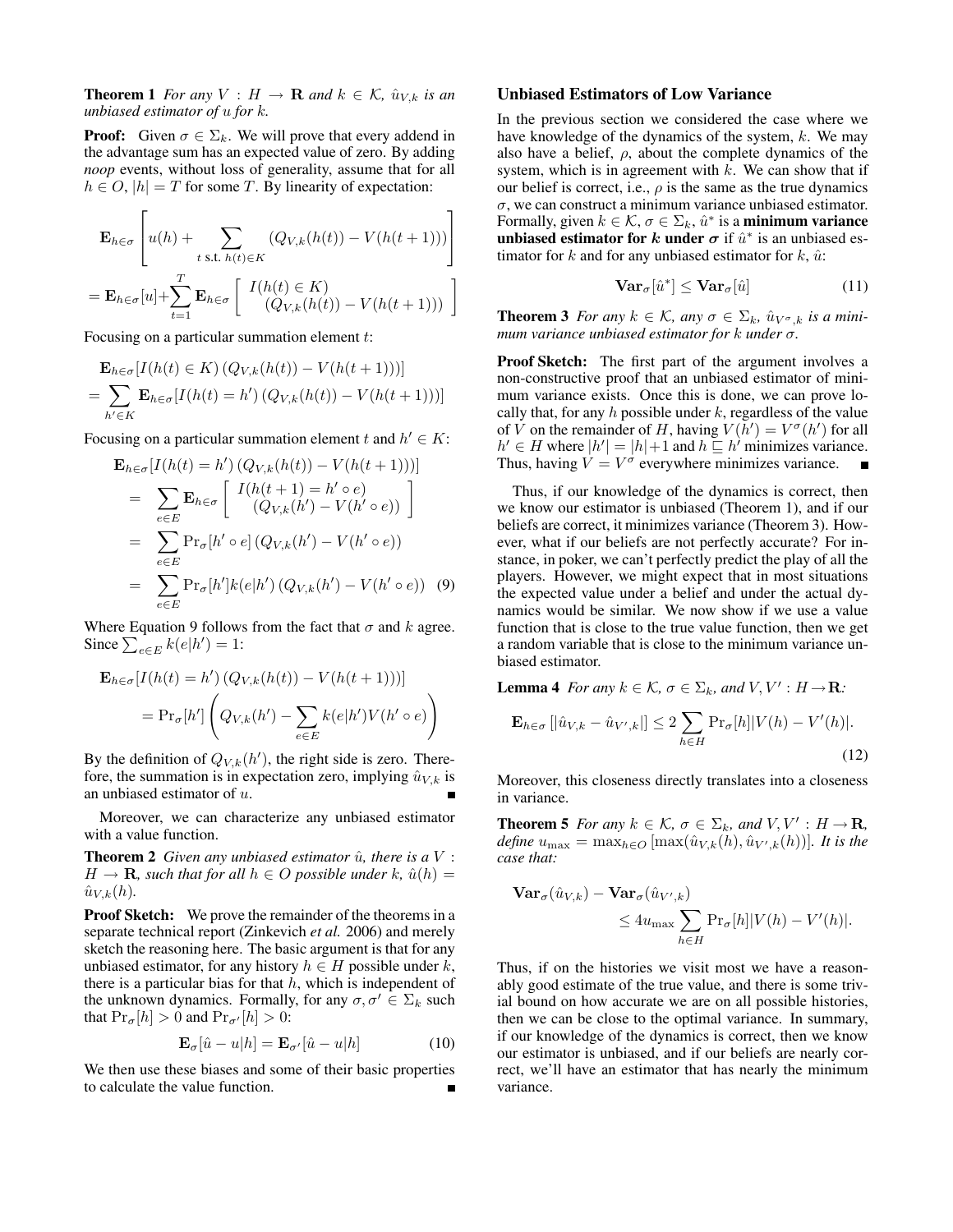# Empirical Results

In the previous section we showed that knowledge of some portion of the system's dynamics as well as an accurate belief over the complete dynamics can lead to a low variance unbiased estimator. In this section we apply these results to the game of poker. Our knowledge consists of the rules of the game, i.e., we know the true distribution over the dealing and revealing of cards. Our belief must specify a guess of the expected outcome of the hand from any history. We've shown that one method for constructing such a function is to define a belief about the players' policies. The value function is then the expected value of the game if the players followed the chosen policies.

This is the approach of the Ignorant Value Assessment Tool (DIVAT) invented by the last author for assessing the value of poker decisions (Billings & Kan 2006). DIVAT makes use of an expert-defined policy for determining an appropriate amount players will wager in an arbitrary poker situation, called the DIVAT policy. The value function of this policy is then used in the advantage sum to make an unbiased estimator for poker called the DIVAT difference.

The DIVAT policy is based on a game-theoretic bet-forvalue strategy. For example, if Player 1 holds a hand in the 70th percentile of strength and Player 2 holds a hand in 90th percentile, then the bet-for-value betting sequence would be bet, followed by a raise, followed by a call, indicating that each player should invest two bets on that betting round. The specific bet and raise thresholds are based on expected value equilibrium values, relative to a similarly defined game-theoretic equilibrium folding policy.

Implementation Details. To compute the estimator, one must compute the expected value of the DIVAT policy from various non-terminal histories. From a post-flop history, it requires a fraction of a second to compute the value, but from a pre-flop history, this computation can take over an hour. Therefore, we pre-compute and cache the value of all of the pre-flop histories, and then for later histories, we compute this value on the fly. On an AMD64 2.2Ghz machine, the analysis takes 0.418 seconds per hand on average.

Experiments. To evaluate our unbiased estimator in practice, we performed two experiments.<sup>4</sup> In both experiments we compare the DIVAT advantage sum estimator to the *money* estimator, based on averaging the player's per hand winnings. The first experiment was a self-play match with an experimental version of the advanced pseudo-optimal player (Billings *et al.* 2003). The particular program did not adapt to its opponent, so the expected winnings is zero. However, because of the stochasticity of poker, many hands are required to safely conclude this.

In our experiment evaluating seventy thousand hands, the money estimate has a standard deviation of 4.9 sb/h (small bets per hand). The DIVAT advantage sum estimator's standard deviation is 2.1 sb/h. In general, this means we would need 5.7 times the number of hands to have a money estimator with the same accuracy as the DIVAT estimator when evaluating this program in self-play. In Figure 1(a) we show both the estimated small bets per hand for the money and DIVAT estimators over the first two thousand hands of the experiment. The bars denote the 95% confidence interval given the sample standard deviation. The DIVAT advantage sum very quickly converges toward zero, while the money estimate is far less certain.

Our second experiment is a match between an expert poker player and the program that was used in the previous experiment. The expert used a fixed strategy he knew from prior experience would beat the program. For the ten thousand hands in the experiment, the money estimate had a standard deviation of 5.5 sb/h compared to DIVAT's 2.0 sb/h, resulting in 7.2 times fewer hands needed for similar accuracy. In Figure 1(b) we plot the same graph of estimators as in the self-play experiment. The money estimator requires approximately 800 hands before the break-even expected value is outside of its 95% confidence interval. It takes only 100 hands using the DIVAT advantage sum estimator to draw the same conclusion.

Hypothesis Testing. A common question in evaluation is simply, "On average, will Alice win money from Bob?" Or, "On average, will Alice win more from Bob than Charlie wins from Bob?" Given the results of an unbiased estimator this can be answered using hypothesis testing. Consider experiment two above, where we've seen just the first 500 hands and we want to ask, "On average, will the expert win money from the program?" A one-sided  $t$ -test using the DI-VAT advantage sum estimator results in rejecting the null hypothesis that the human will break-even or lose to the program with a  $p$ -value less than  $0.0001$  (i.e., with a confidence level as high as 99.99%), which is extremely significant. Using the money estimate, we cannot reject the null hypothesis ( $p$ -value of 0.23) even with 90% confidence.

Similarly, suppose the observer does not know anything about the first program (A) in the first experiment, but knows that the second program (B) was the same one playing in experiment two. Now consider the question, "On average, will the expert win more from program B than program A will win from B?" Using the money estimator, after 500 hands, the null hypothesis that program A will win at least as much as the human cannot be rejected ( $p$ -value of 0.43). However, using the DIVAT estimator, the null hypothesis can be rejected with very high confidence (p-value of 0.002). In summary, the low variance of the DIVAT estimator results in more dramatic statistical conclusions.

## Conclusion

We examined the problem of finding low variance unbiased estimators for evaluating agents in stochastic domains. We showed how to construct an unbiased estimator using advantage sums that exploits both partial knowledge about the system dynamics and a belief about the unknown dynamics. After giving a complete characterization of the space of unbiased estimators, we showed that if the belief is (nearly) accurate the estimator is (nearly) the minimum variance unbiased estimator. We then demonstrated the use of advantage sum estimators in the context of poker showing that the DI-

<sup>4</sup> Further experiments and poker analysis of DIVAT can be found in the technical report (Billings & Kan 2006).